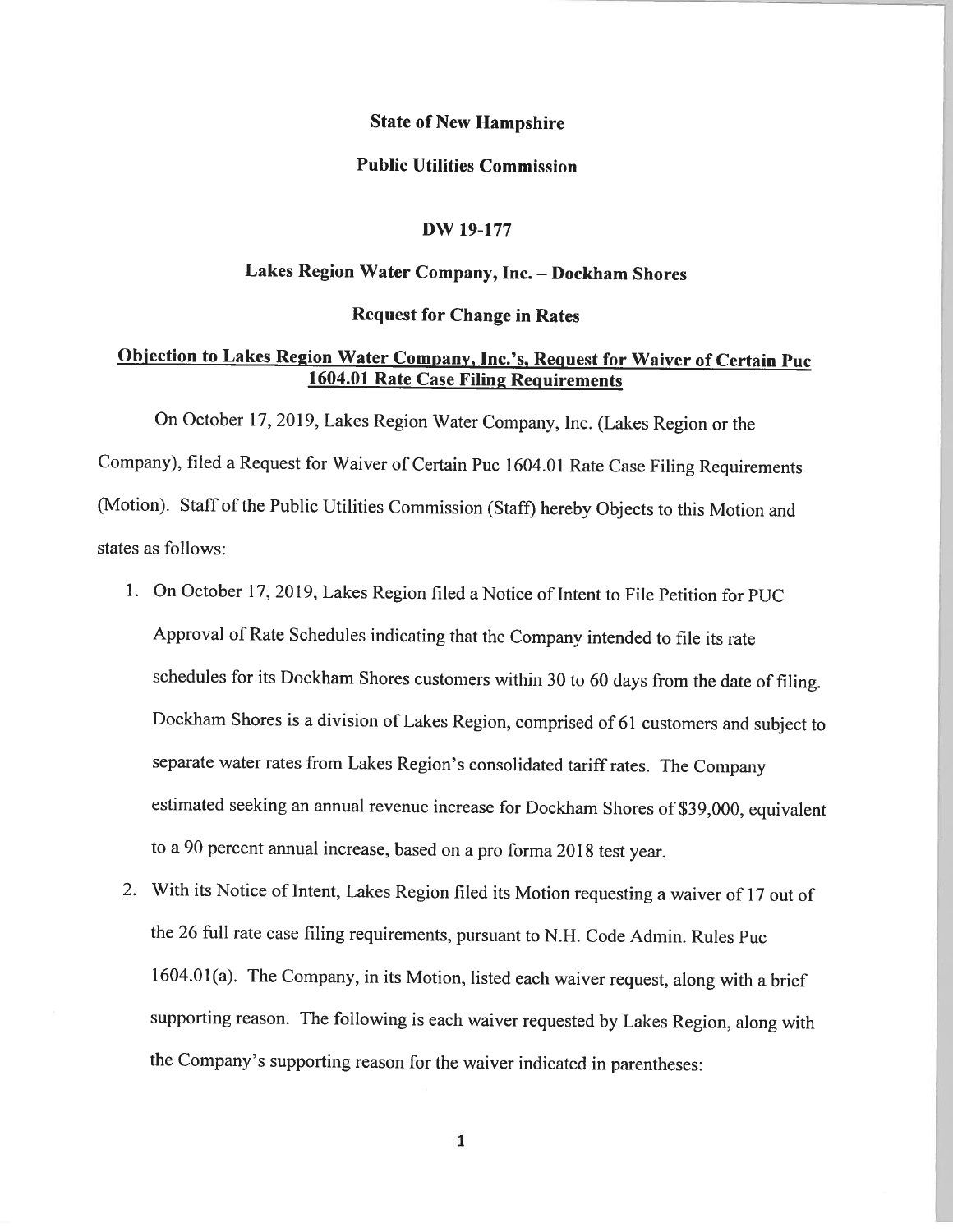- a. Puc  $1604.01(a)(1)$  internal financial reports (Dockham Shores does not produce monthly financial statements);
- b. Puc  $1604.01(a)(2)$  annual reports to stockholders and statistical supplements (Dockharn Shores does not prepare annual reports to stockholders);
- c. Puc  $1604.01(a)(3)$  federal income tax reconciliation (Dockham Shores does not file <sup>a</sup> separate federal income tax return);
- d. Puc 1604.0 1(a)(5) charitable contributions (Dockham Shores did not make any charitable contributions during the test year):
- e. Puc 1604.01(a)(6) advertising charged (Dockham Shores did not incur any advertising expense);
- f. Puc  $1604.01(a)(7)$  cost of service study (Dockham Shores has never had a cost of service study performed);
- e. Puc  $1604.01(a)(9)$  chart of accounts, if different from the uniform system of accounts established by the Commission (Dockham Shores utilizes the PUC uniform system of accounts);
- fPuc  $1604.01(a)(10)$  - Securities and Exchange Commission 10K and 10Q forms (Dockham Shores does not prepare the Securities and Exchange Commission 10Kand 10Q forms);
- g. Puc 1604.01(a)(12) depreciation study (Dockham Shores has not conducted <sup>a</sup> depreciation study);
- h. Puc  $1604.01(a)(13)$  management and financial audits (Dockham Shores has not been involved in <sup>a</sup> managemen<sup>t</sup> and/or financial audit):

-j. <sup>1</sup>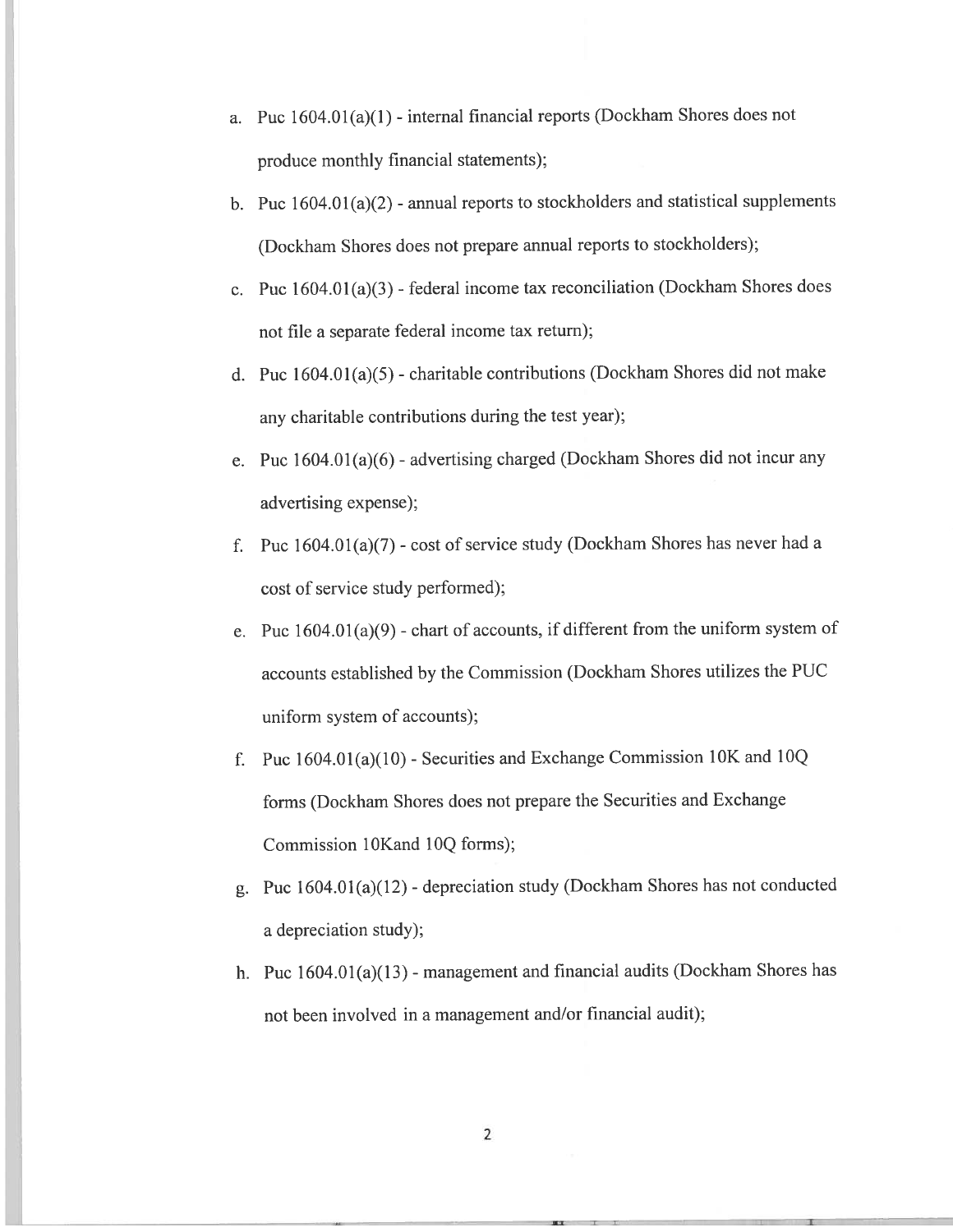- i. Puc  $1604.01(a)(14)$  list of officers and directors and their full compensation (Dockham Shores does not have separate officers and directors);
- j. Puc  $1604.01(a)(15)$  officer and executive incentive plans (Dockham Shores does not have separate officers and directors);
- k. Puc  $1604.01(a)(16)$  amount of voting stock (Dockham Shores does not have separate officers and directors);
- 1. Puc  $1604.01(a)(18)$  amount of assets and costs allocated to non-utility operations (Dockharn Shores has no non-utility operation);
- m. Puc  $1604.01(a)(20)$  quarterly income statements for previous two years (Dockharn Shores does not generate quarterly financial statements)
- n. Puc 1604.01 (a)(24) amount of outstanding short term debt (Dockham Shores has no short-term debt); and
- o. Puc  $1604.01(a)(25)$  subsidiary report (Dockham Shores is not a subsidiary, it is <sup>a</sup> division of the Company).
- 3. Pursuant to Puc 201.05, the Commission shall waive the provisions of any of its rules when it finds that the waiver serves the public interest and will not disrupt the orderly and efficient resolution of the matters before it. Staff contends that the Commission should flatly reject Lakes Region's entire Motion as the waiver would not serve the public interest and, if it were to grant the Motion, the waivers would disrupt the efficient resolution of this matter.
- 4. Staff contends that <sup>a</sup> waiver of the required filings would not be in the public interest as the information contained within those filing requirements are crucial to Staff's examination of rates in the proposed rate case. Staff recognizes that Dockham Shores is a

3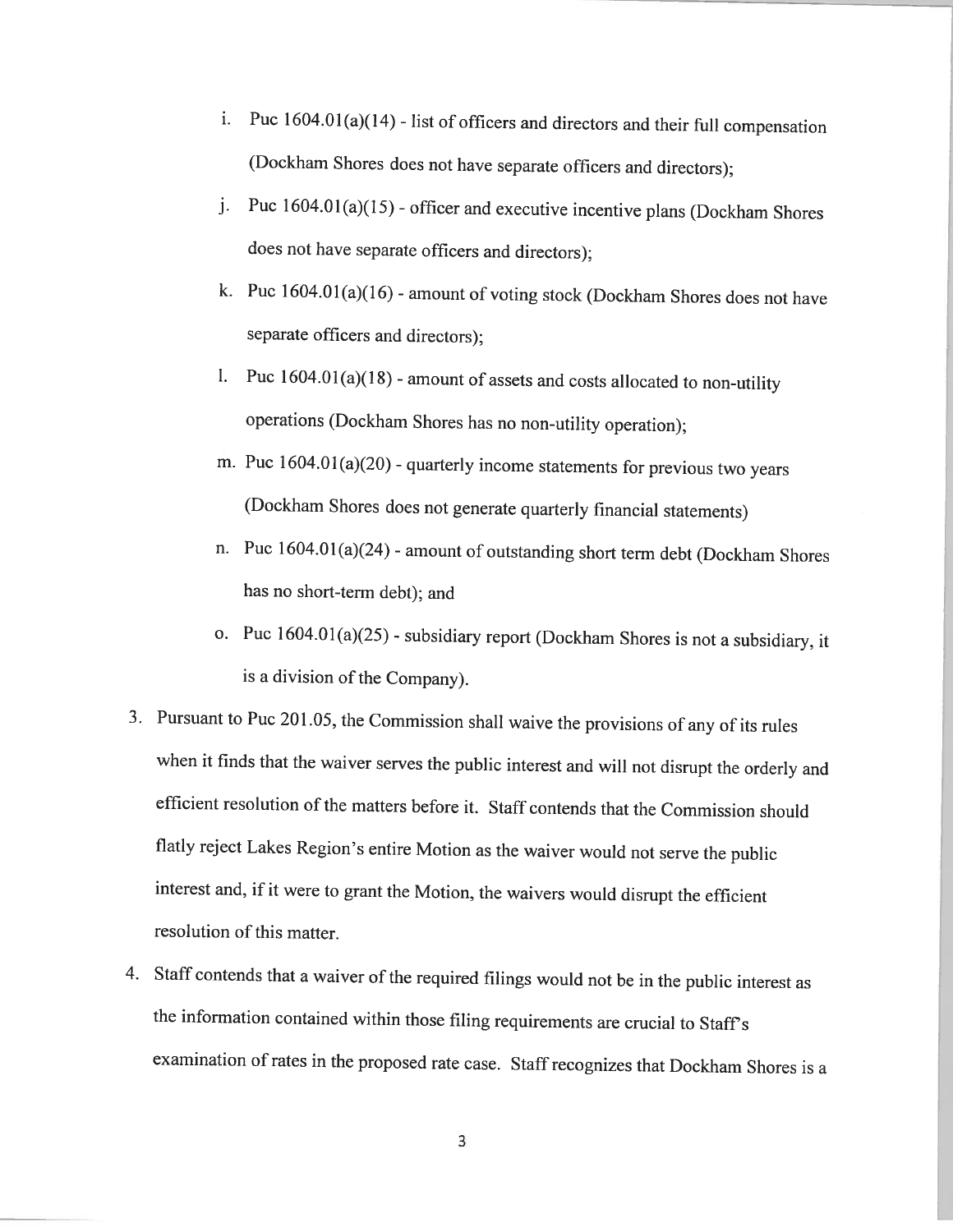dependent division of the greater Lakes Region utility. The financial information pertaining to Dockham Shores cannot be examined as an individual utility, as Dockham Shores is merely a division. The information pertaining to Dockham Shores, instead, needs to be viewed in the context with the Company's finances as <sup>a</sup> whole. In order to proceed with Staff's investigation, Staff requires the financial information of both Lakes Region and Dockharn Shores in order to determine if the rate increase propose<sup>d</sup> is just and reasonable pursuan<sup>t</sup> to RSA 378:7. As such, Staff requests that Lakes Region be required to submit the financial information required in each filing for both Lakes Region as <sup>a</sup> whole, and as Lakes Region's financial information applies to Dockham Shores.

- 5. Staff contends, furthermore, that <sup>a</sup> waiver of these requirements would disrupt the orderly and efficient resolution of the matters before the Commission as Staff would need to conduct additional rounds of discovery for information already required to be filed by its rules. As stated, Staff cannot procee<sup>d</sup> with its investigation without the required information, so the sooner it receives that information will assist in the efficiency of the proceeding. Lastly, the Company has the burden of proof, pursuan<sup>t</sup> to RSA 378:8, and <sup>a</sup> shift of this burden onto Staff by supplementing the Company's argument is not permitted.
- 6. Staff recognizes that some of the filing requirements, such as Puc  $1604.01(a)(9)$  (different chart of accounts) or Puc 1604.01(a)(25) (subsidiaries), may truly not apply to either Dockham Shores or Lakes Region. Staff, however, argues that <sup>a</sup> waiver for those reasons is not in the public interest either. Staff argues that the public interest would he better served if the reason for the filing's absence is simply provided for by the Company in the rate case filing. See Docket No. DW 19-084, Pennichuck Water Works, Inc., Request for

4

=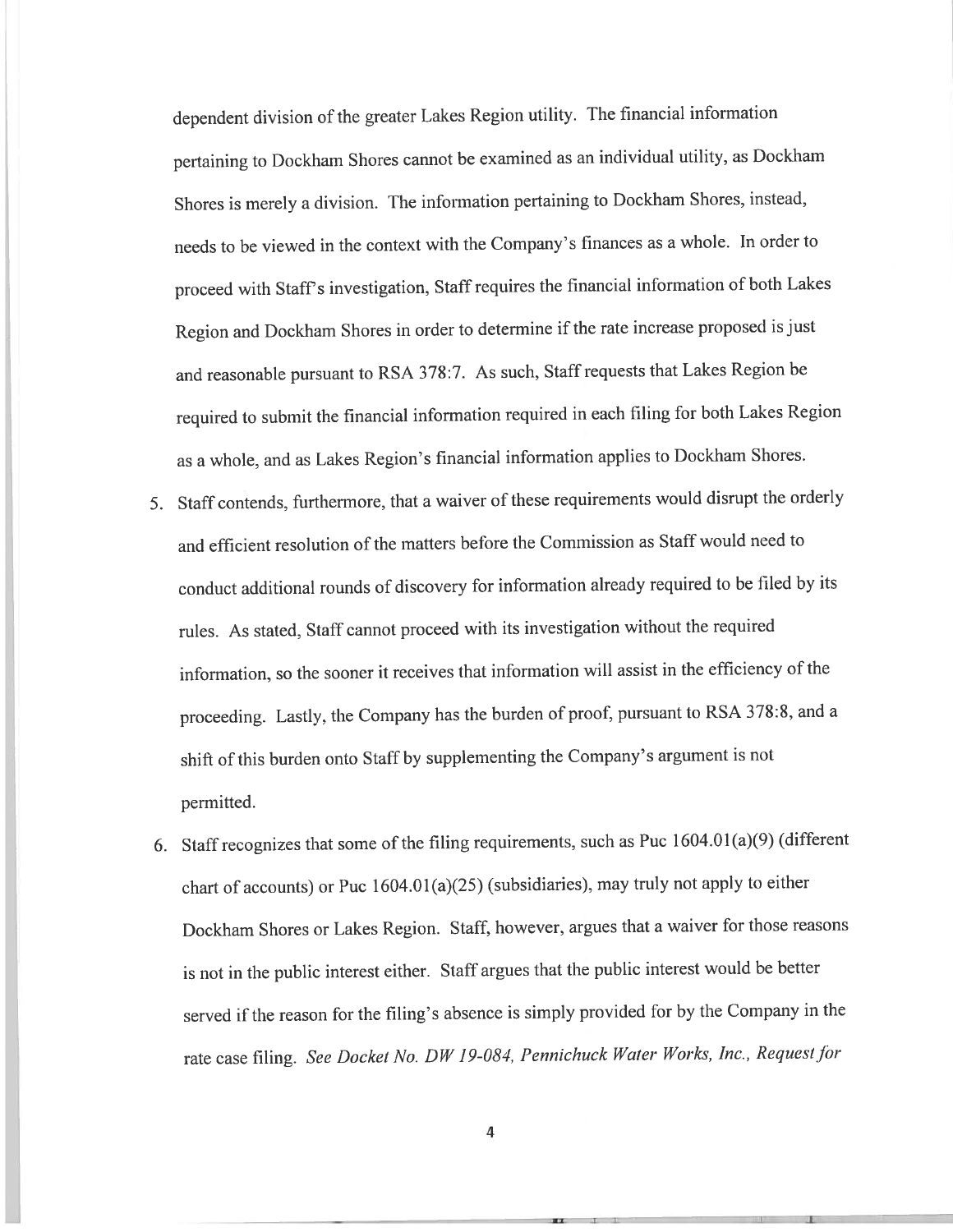Change in Rates, Rate Case Filing Requirements Pursuant to Puc 1604, July 1, <sup>2019</sup> (provided individual documents noting the required Puc  $1604.01(a)$  required filings and the reasons for its absence). By noting the filing's absence, furthermore, will greatly aid future review of the record, as all information necessary will be presented in one, continuous location, mirroring the requirements of Puc 1604.01(a). That mirroring makes it easier for the interested person to review the docket's record.

7. Pursuant to Puc 201.05(b)(1), additionally, the Commission determines the public interest by examining if compliance with the rule would be onerous to the affected person. Staff contends that by requiring the Company file as suggested would not be onerous to the Company. Merely inserting <sup>a</sup> slip in the filing stating that the information is not generated, or that the filing does not apply, furthermore, is arguably less onerous than the time it took the Company to compile the instant request for waiver.